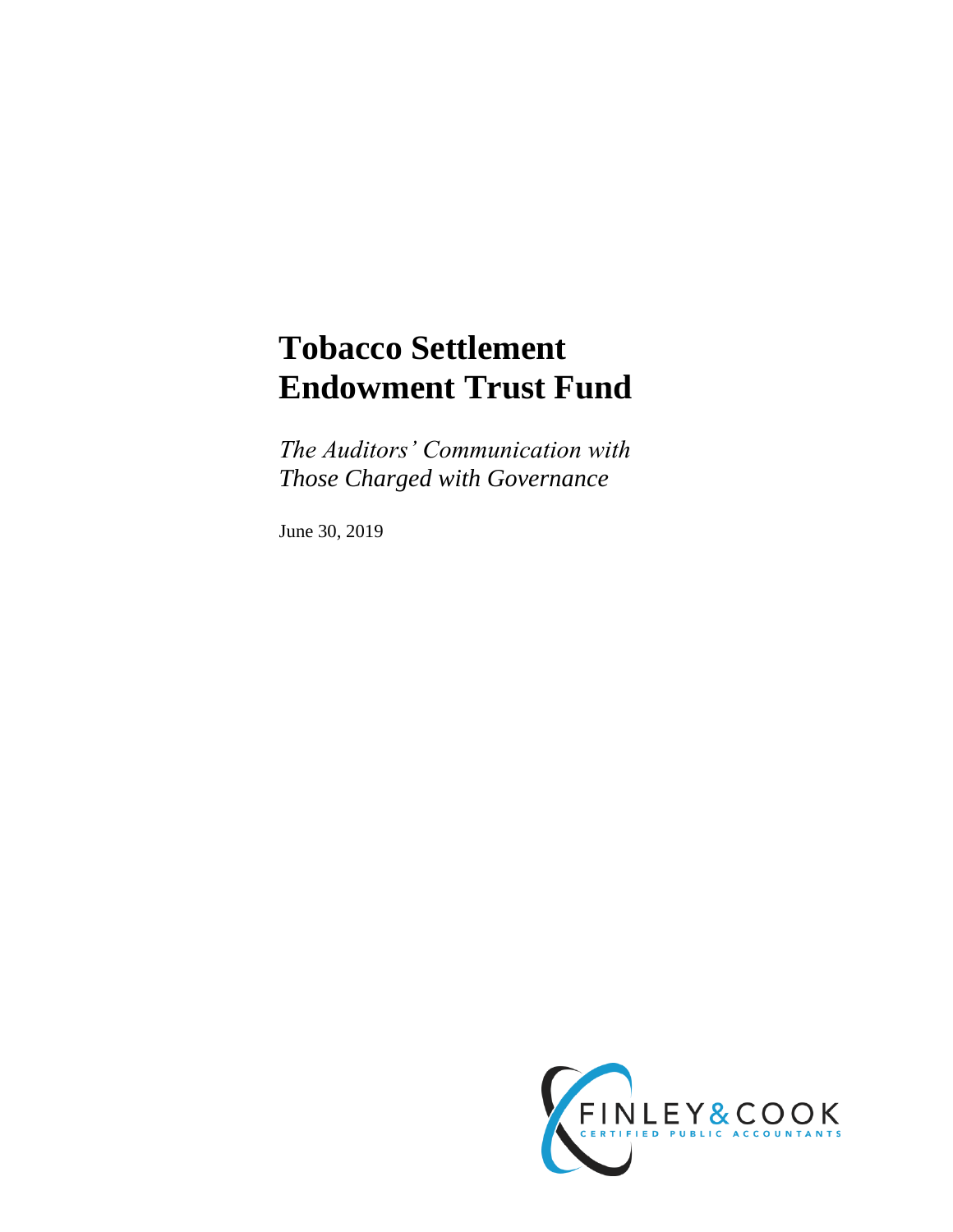

September 26, 2019

Board of Directors and Board of Investors Tobacco Settlement Endowment Trust Fund

We have audited the financial statements of the governmental activities and permanent fund of the Tobacco Settlement Endowment Trust Fund (the "Fund") for the year ended June 30, 2019. Professional standards require that we provide you with information about our responsibilities under auditing standards generally accepted in the United States and *Government Auditing Standards* as well as certain information related to the planned scope and timing of our audit. We have communicated such information in our engagement letter to you dated December 18, 2018. Professional standards also require that we communicate to you the following information related to our audit.

## **Significant Audit Matters**

## *Qualitative Aspects of Accounting Practices*

Management is responsible for the selection and use of appropriate accounting policies. The significant accounting policies used by the Fund are described in Note 2 to the financial statements. As discussed below, the Fund adopted new accounting policies during the year ended June 30, 2019. There were no changes to existing accounting policies during the year ended June 30, 2019. We noted no transactions entered into by the Fund during the year for which there is a lack of authoritative guidance or consensus. All significant transactions have been recognized in the financial statements in the proper period.

In November 2016, the Governmental Accounting Standards Board issued Statement No. 83, *Certain Asset Retirement Obligations* (GASB 83). An asset retirement obligation (ARO) is a legally enforceable liability associated with the retirement of a tangible capital asset. GASB 83 establishes criteria for determining the timing and pattern of recognition of a liability and a corresponding deferred outflow of resources for AROs. This Statement requires that recognition occur when the liability is both incurred and reasonably estimable. GASB 83 also requires disclosure of information about the nature of a government's AROs, the methods and assumptions used for the estimates of the liabilities, and the estimated remaining useful life of the associated tangible capital assets. The requirements of this Statement were effective for reporting periods beginning after June 15, 2018. Earlier application was permitted. The adoption of GASB 83 did not have a significant impact on the Fund's financial statements.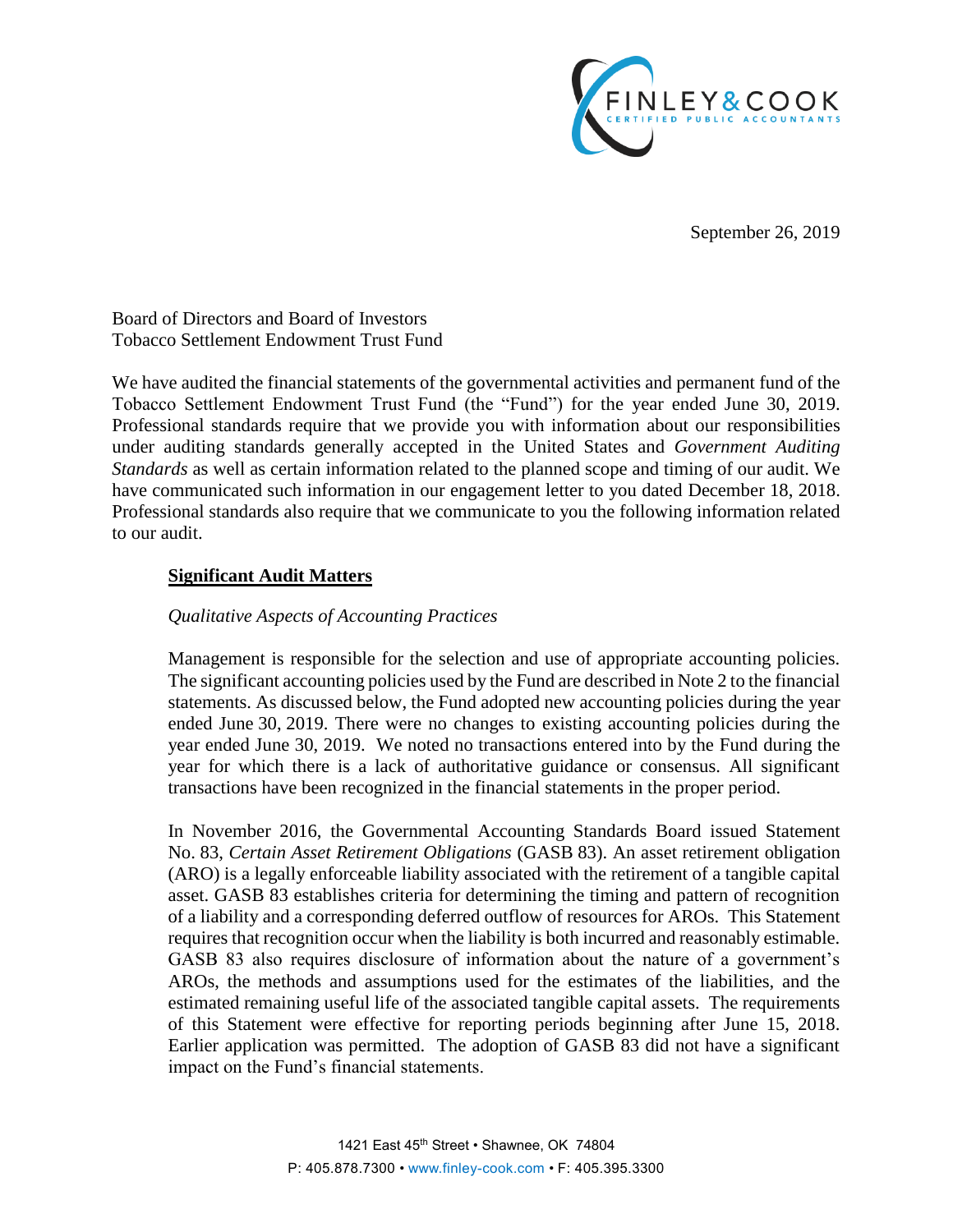Board of Directors and Board of Investors Tobacco Settlement Endowment Trust Fund September 26, 2019 Page -2-

#### **Significant Audit Findings, Continued**

*Qualitative Aspects of Accounting Practices, Continued*

In January 2017, GASB issued Statement No. 84, *Fiduciary Activities* (GASB 84). GASB 84 establishes criteria for identifying fiduciary activities of all state and local governments. The focus of the criteria generally is on (1) whether a government is controlling the assets of the fiduciary activity and (2) the beneficiaries with whom a fiduciary relationship exists. Separate criteria are included to identify fiduciary component units and postemployment benefit arrangements that are fiduciary activities. GASB 84 describes four fiduciary funds that should be reported, if applicable: (1) pension (and other employee benefit) trust funds, (2) investment trust funds, (3) private-purpose trust funds, and (4) custodial funds. Custodial funds generally should report fiduciary activities that are not held in a trust or equivalent arrangement that meets specific criteria. GASB 84 also provides for recognition of a liability to the beneficiaries in a fiduciary fund when an event has occurred that compels the government to disburse fiduciary resources. Events that compel a government to disburse fiduciary resources occur when a demand for the resources has been made or when no further action, approval, or condition is required to be taken or met by the beneficiary to release the assets. The requirements of GASB 84 are effective for reporting periods beginning after December 15, 2018. Earlier application is permitted. The Fund does not expect GASB 84 to have a significant impact on the financial statements.

In June 2017, GASB issued Statement No. 87, *Leases* (GASB 87). GASB 87 defines a lease as a contract that conveys control of the right to use another entity's nonfinancial asset (the underlying asset) as specified in the contract for a period of time in an exchange or exchange-like transaction. GASB 87 improves accounting and financial reporting for leases by governments by requiring recognition of certain lease assets and liabilities for leases that previously were classified as operating leases and recognized as inflows of resources or outflows of resources based on the payment provisions of the contract. It establishes a single model for lease accounting based on the foundational principle that leases are financings of the right to use an underlying asset. Under GASB 87, a lessee is required to recognize a lease liability and an intangible right-to-use lease asset, and a lessor is required to recognize a lease receivable and a deferred inflow of resources, thereby enhancing the relevance and consistency of information about governments' leasing activities. The requirements of this Statement are effective for reporting periods beginning after December 15, 2019. Earlier application is encouraged. The Fund has not determined the impact of GASB 87 on the financial statements.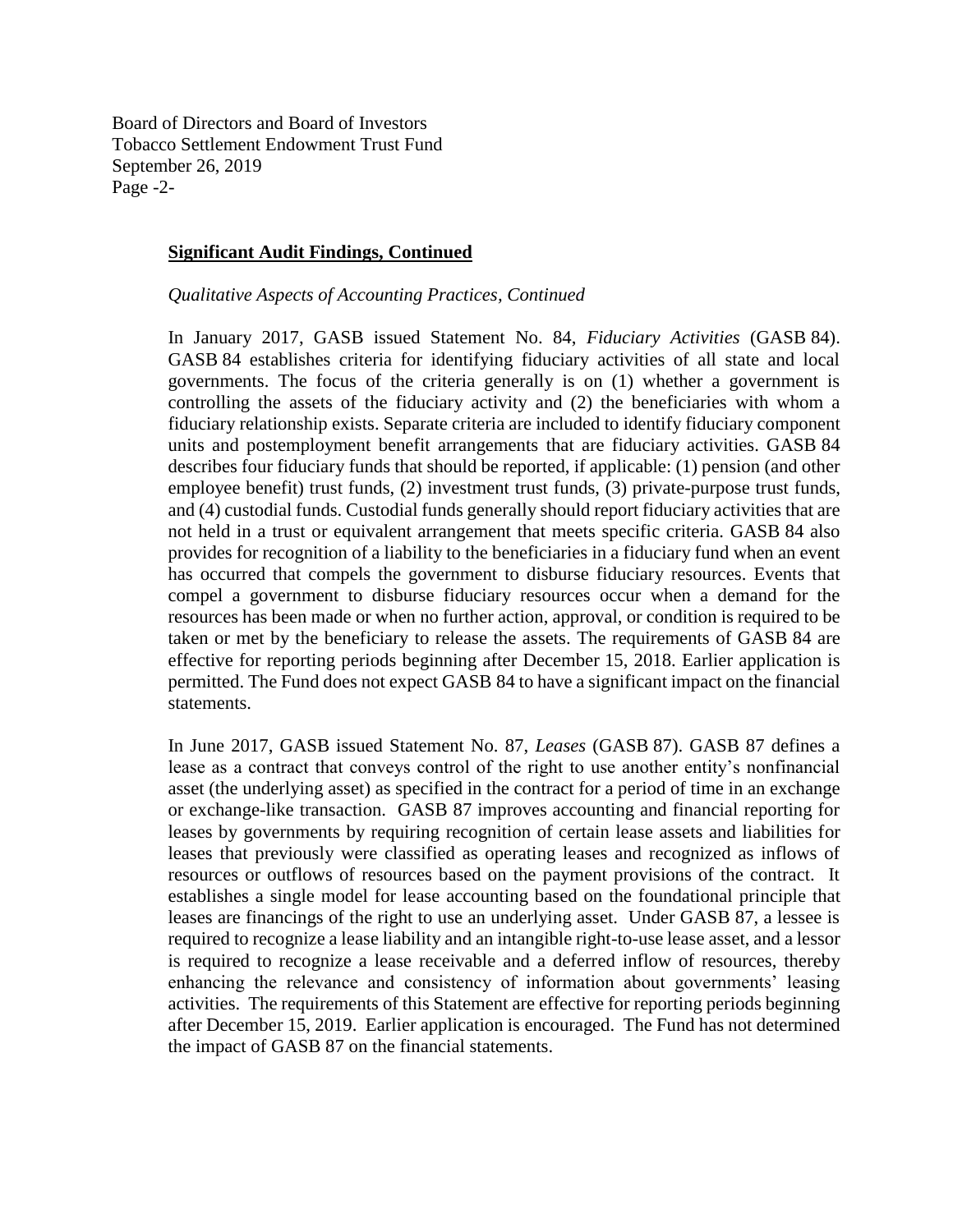Board of Directors and Board of Investors Tobacco Settlement Endowment Trust Fund September 26, 2019 Page -3-

#### **Significant Audit Matters, Continued**

*Qualitative Aspects of Accounting Practices, Continued*

In April 2018, GASB issued Statement No. 88, *Certain Disclosures Related to Debt, Including Direct Borrowings and Direct Placements* (GASB 88). GASB 88 improves disclosures related to debt, including direct borrowings and direct placements. It also clarifies which liabilities governments should include when disclosing information related to debt. GASB 88 defines debt as a liability that arises from a contractual obligation to pay cash (or other assets) in one or more payments to settle an amount that is fixed at the date the contractual obligation is established. GASB 88 also requires additional essential information related to debt be disclosed in the notes to financial statements, including unused lines of credit; assets pledged as collateral for the debt; and terms specified in debt agreements related to significant events of default, significant termination events, and significant acceleration clauses. The requirements of GASB 88 were effective for reporting periods beginning after June 15, 2018. The adoption of GASB 88 did not have a significant impact on the Fund's financial statements.

In June 2018, GASB issued Statement No. 89, *Accounting for Interest Cost Incurred Before the End of a Construction Period* (GASB 89). GASB 89 enhances the relevance and comparability of information about capital assets and the cost of borrowing for a reporting period and to simplify accounting for interest cost incurred before the end of a construction period. This statement supersedes paragraphs 5–22 of Statement No. 62, *Codification of Accounting and Financial Reporting Guidance Contained in Pre-November 30, 1989 FASB and AICPA Pronouncements*. This Statement requires that interest cost incurred before the end of a construction period be recognized as an expense in the period in which the cost is incurred for financial statements prepared using the economic resources measurement focus. As a result, interest cost incurred before the end of a construction period will not be included in the historical cost of a capital asset reported in a business-type activity or enterprise fund. This Statement also reiterates that in financial statements prepared using the current financial resources measurement focus, interest cost incurred before the end of a construction period should be recognized as an expenditure on a basis consistent with governmental fund accounting principles. The requirements of GASB 89 are effective for reporting periods beginning after December 15, 2019. The Fund does not expect GASB 89 to have a significant impact on the financial statements.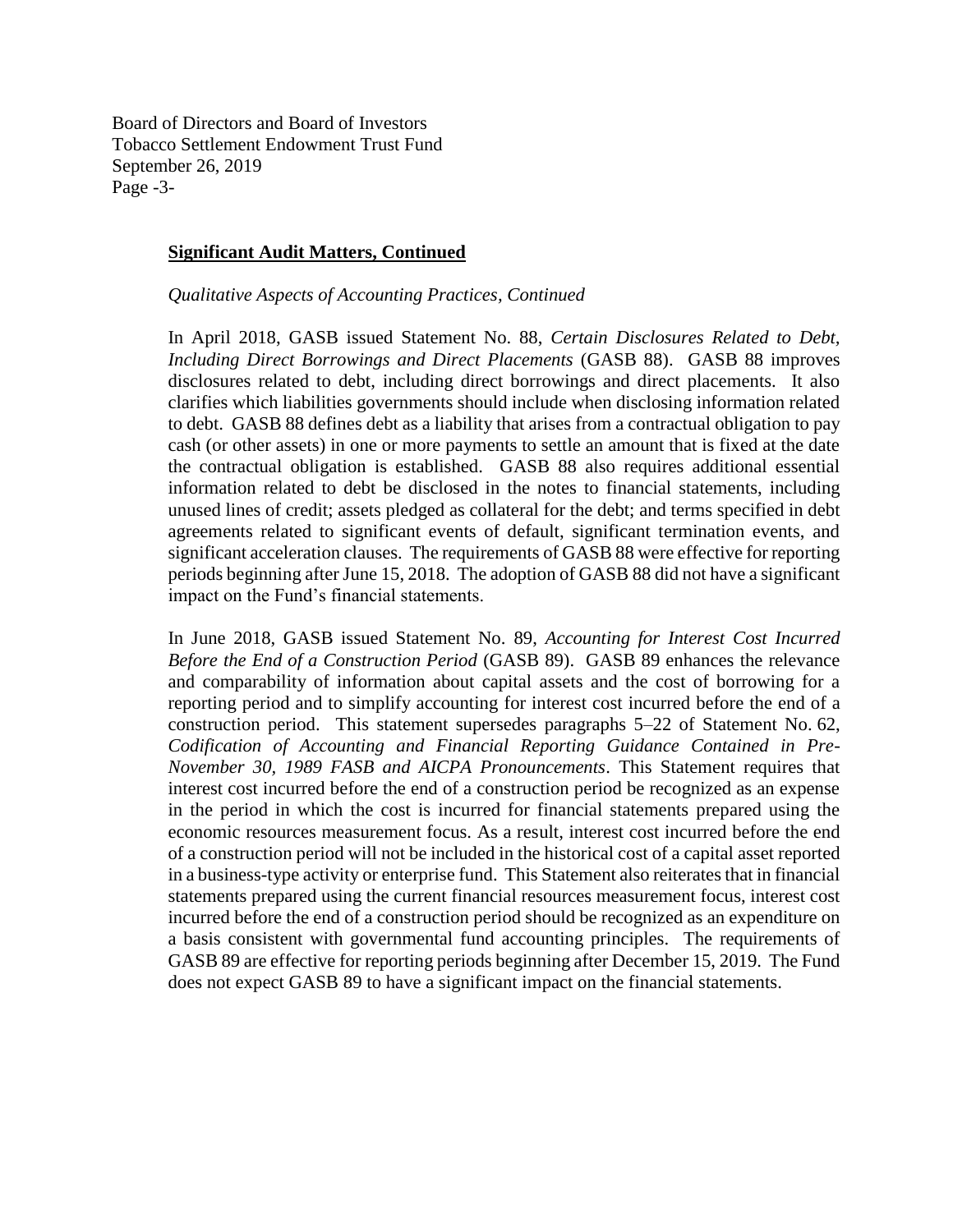Board of Directors and Board of Investors Tobacco Settlement Endowment Trust Fund September 26, 2019 Page -4-

#### **Significant Audit Matters, Continued**

*Qualitative Aspects of Accounting Practices, Continued*

In August 2018, GASB issued Statement No. 90, *Majority Equity Interests—An Amendment of GASB Statements No. 14 and No. 61* (GASB 90)*.* GASB 90 improves the consistency and comparability of reporting a government's majority equity interest in a legally separate organization and to improve the relevance of financial statement information for certain component units. GASB 90 requires that a majority equity interest that meets the definition of an investment be measured using the equity method, unless it is held by a special purpose government engaged only in fiduciary activities, a fiduciary fund, or an endowment or permanent fund. Those governments and funds should measure the majority equity interest at fair value. For all other holdings in a majority equity interest in a legally separate organization a government should report the legally separate organization as a component unit, and the government or fund that holds the equity interest should report an asset related to the majority equity interest using the equity method. GASB 90 also requires that a component unit in which a government has a 100% equity interest account for its assets, deferred outflows of resources, liabilities, and deferred inflows of resources, at acquisition value at the date the government acquired a 100% equity interest in the component unit. The requirements of this statement are effective for reporting periods beginning after December 15, 2018. Earlier application is encouraged. The Fund is currently evaluating the impact of GASB 90 on the financial statements.

In May 2019, GASB issued Statement No. 91, *Conduit Debt Obligations* (GASB 91). GASB 91 establishes a single method of reporting conduit debt obligations by issuers and eliminate diversity in practice associated with (1) commitments extended by issuers, (2) arrangements associated with conduit debt obligations, and (3) related note disclosures. GASB 91 clarifies the existing definition of a conduit debt obligation; establishing that a conduit debt obligation is not a liability of the issuer; establishing standards for accounting and financial reporting of additional commitments and voluntary commitments extended by issuers and arrangements associated with conduit debt obligations; and improving required note disclosures. This Statement also addresses arrangements—often characterized as leases—that are associated with conduit debt obligations. In those arrangements, capital assets are constructed or acquired with the proceeds of a conduit debt obligation and used by third-party obligors in the course of their activities. Payments from third-party obligors are intended to cover and coincide with debt service payments. During those arrangements, issuers retain the titles to the capital assets. Those titles may or may not pass to the obligors at the end of the arrangements. The requirements of GASB 91 are effective for reporting periods beginning after December 15, 2020. Earlier application is permitted. The Fund has not determined the impact of GASB 91 on the financial statements.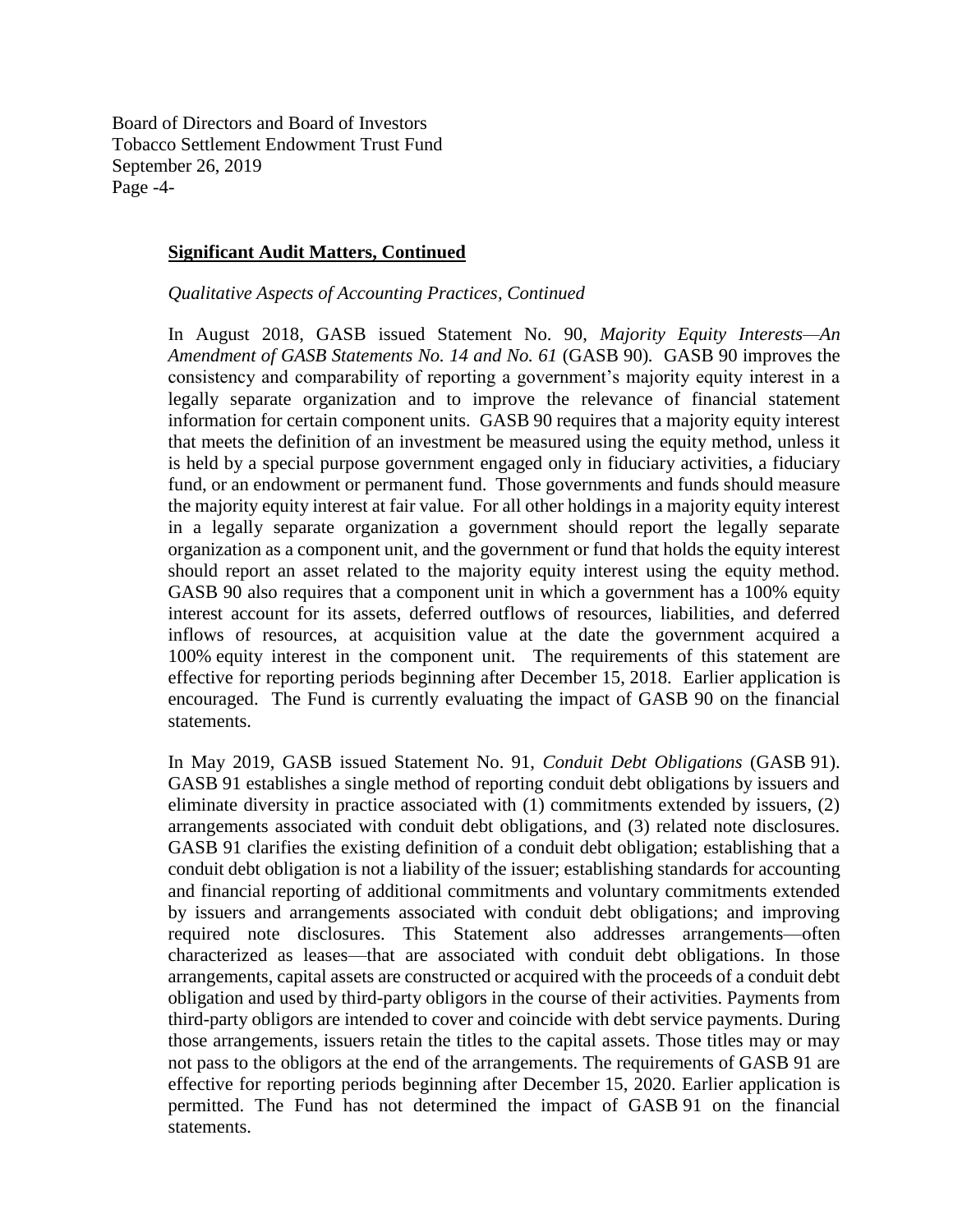Board of Directors and Board of Investors Tobacco Settlement Endowment Trust Fund September 26, 2019 Page -5-

#### **Significant Audit Matters, Continued**

#### *Qualitative Aspects of Accounting Practices, Continued*

Accounting estimates are an integral part of the financial statements prepared by management and are based on management's knowledge and experience about past and current events and assumptions about future events. Certain accounting estimates are particularly sensitive because of their significance to the financial statements and because of the possibility that future events affecting them may differ significantly from those expected. The most sensitive estimate affecting the estimate of the fair value of investments was:

Management's estimate of the market value of investments is based on the investment custodian. We evaluated the key factors and assumptions used to develop the estimate of the market value of the investments in determining that it is reasonable in relation to the financial statements taken as a whole.

The financial statement disclosures are neutral, consistent, and clear.

#### *Difficulties Encountered in Performing the Audit*

We encountered no significant difficulties in dealing with management in performing and completing our audit.

#### *Corrected and Uncorrected Misstatements*

Professional standards require us to accumulate all known and likely misstatements identified during the audit, other than those that are clearly trivial, and communicate them to the appropriate level of management. The attached schedule of uncorrected misstatements is not considered material to the June 30, 2019, financial statements.

#### *Disagreements with Management*

For purposes of this letter, a disagreement with management is a financial accounting, reporting, or auditing matter, whether or not resolved to our satisfaction, that could be significant to the financial statements or the auditors' report. We are pleased to report that no such disagreements arose during the course of our audit.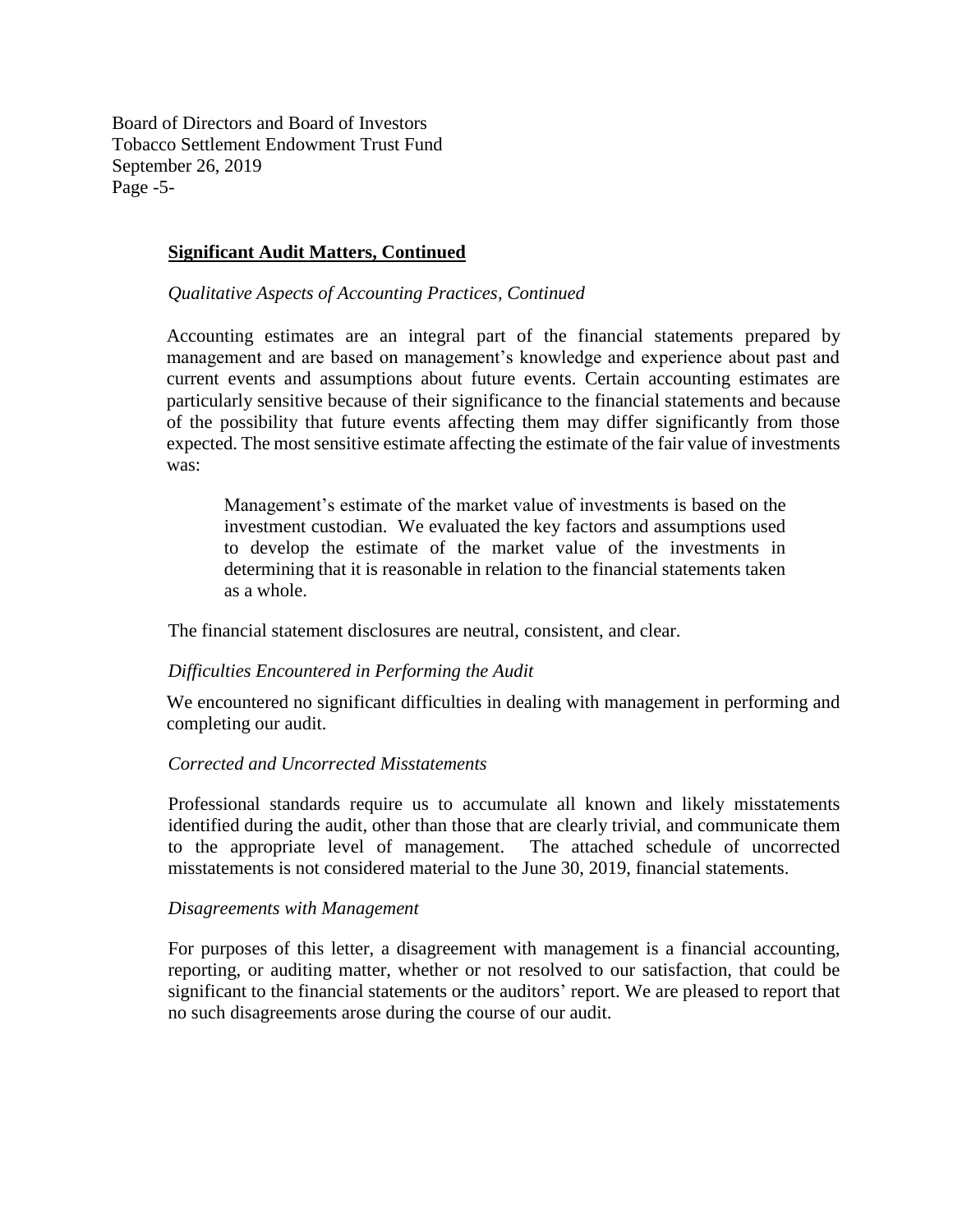Board of Directors and Board of Investors Tobacco Settlement Endowment Trust Fund September 26, 2019 Page -6-

## **Significant Audit Matters, Continued**

#### *Management Representations*

We have requested certain representations from management that are included in the management representation letter dated September 26, 2019.

#### *Management Consultations with Other Independent Accountants*

In some cases, management may decide to consult with other accountants about auditing and accounting matters, similar to obtaining a "second opinion" on certain situations. If a consultation involves application of an accounting principle to the Fund's financial statements or a determination of the type of auditors' opinion that may be expressed on those statements, our professional standards require the consulting accountant to check with us to determine that the consultant has all the relevant facts. To our knowledge, there were no such consultations with other accountants.

#### *Other Audit Matters or Issues*

We generally discuss a variety of matters, including the application of accounting principles and auditing standards, with management each year prior to retention as the Fund's auditors. However, these discussions occurred in the normal course of our professional relationship and our responses were not a condition to our retention.

## *Other Matters*

With respect to the supplementary information accompanying the financial statements, we made certain inquiries of management and evaluated the form, content, and methods of preparing the information to determine that the information complies with accounting principles generally accepted in the United States, the method of preparing it has not changed from the prior period, and the information is appropriate and complete in relation to our audit of the financial statements. We compared and reconciled the supplementary information to the underlying accounting records used to prepare the financial statements or to the financial statements themselves.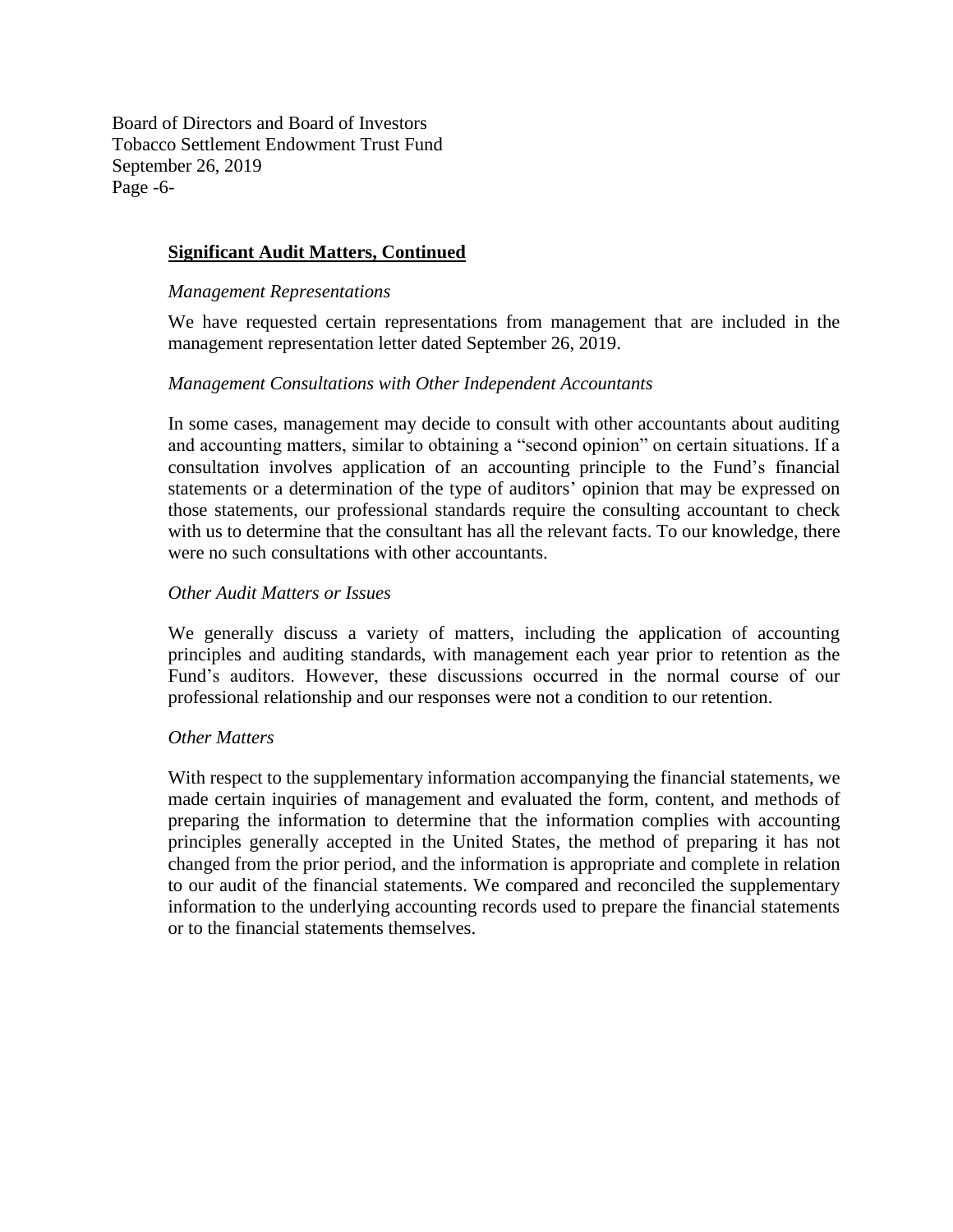Board of Directors and Board of Investors Tobacco Settlement Endowment Trust Fund September 26, 2019 Page -7-

#### **Other Required Communications**

We as independent auditors are required to:

- a. Communicate significant deficiencies and material weaknesses in internal control to the audit committee or its equivalent.
- b. Report directly to the audit committee (or equivalent) any fraud that causes a material misstatement of the financial statements and any fraud involving senior management. Fraud perpetrated by lower-level employees is also reported if it resulted in an individually significant misstatement.
- c. Report illegal acts that come to our attention (except those that are clearly inconsequential).

We have nothing to report.

This information is intended solely for the use of the Board of Directors and Board of Investors, management of the Fund, and the State of Oklahoma and is not intended to be and should not be used by anyone other than these specified parties.

Sincerely,

Finlay + Cook, PLLC